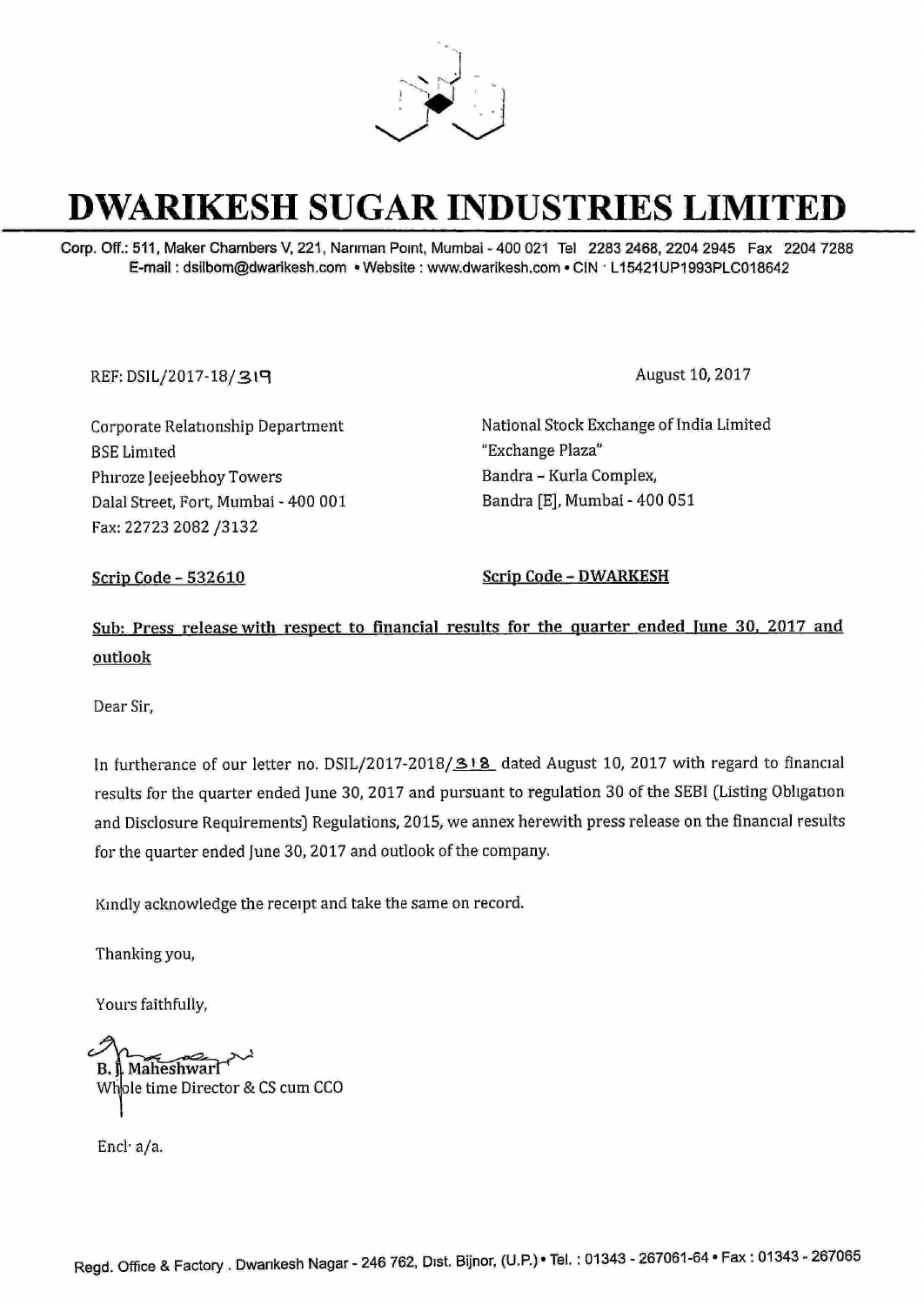

## **Dwarikesh Sugar's Q1 profit rises by 88% YoY**

**Glimpses:** 

- **Q1 FY18 net revenue grows by 70% to Rs. 493.6 crore from 289.7 crore reported in Q1 FY17**
- **Q1 FY18 EBITDA at Rs. 96.4 crore vis-à-vis Rs. 56.2 crore in Q1 FY17**
- **PAT grew by 88% to Rs. 59.3 crore from Rs. 31.5 crore in the corresponding quarter last year**
- **Q1 FY18 EPS at Rs. 31.08 vis-à-vis Q1 FY17 EPS at Rs. 18.84**

**Mumbai, August 10, 2017:** [Dwarikesh Sugar Industries Ltd,](http://www.dwarikesh.com/) reported net profit of Rs 59.3 crore for the quarter ended June 2017, as compared to profit of Rs 31.5 crore, during the corresponding quarter last year, a growth of 88% YoY. The total revenue increased by 70% from Rs. 306.1 crore in Q1 FY17 to Rs. 522.0 crores in in Q1 FY18 and the net revenue also increased by 70% to Rs 493.6 crore in Q1 FY18 from Rs. 289.7 crore reported in Q1 FY17.

Commenting on the results and performance, **Mr. Vijay S. Banka, Whole Time Director and Chief Financial Officer, Dwarikesh Sugar Industries Ltd.** said:

"The quarter under review has been reasonable and satisfactory. Crushing of season 2016- 17 extended during this quarter and 4.5 lakh quintals of sugar was produced. Extension of season also resulted in sale of 28 million units of power to the State grid. Sugar sales during the quarter were brisk and contributed to a healthy top-line as well as bottom-line. ICRA has further upgraded our long-term rating for Rs 600 crore lines to 'ICRA A plus' from 'ICRA A minus' with stable outlook. With adequate monsoons and farmers preference to enthusiastically grow early variety of sugarcane, we expect a good 2017-18 sugar season going forward."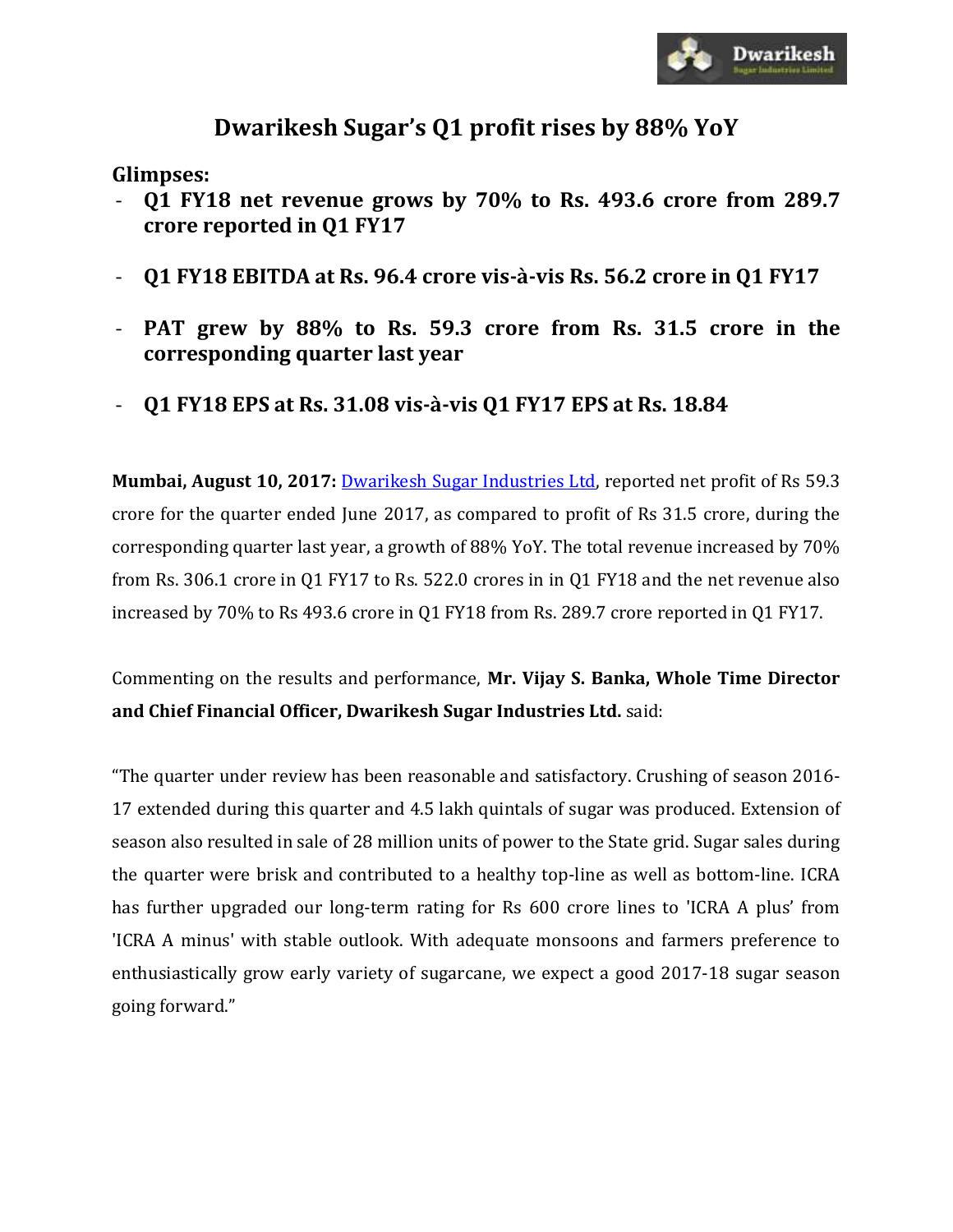

|                     | Q1FY18 (INR | Q1FY17 (INR lakhs) | % Increase / decrease |
|---------------------|-------------|--------------------|-----------------------|
|                     | lakhs)      |                    | YoY                   |
| <b>Total income</b> | 52,196      | 30,614             | 70%                   |
| <b>Excise Duty</b>  | 2,833       | 1,646              |                       |
| Net income          | 49,362      | 28,967             | 70%                   |
| <b>EBIDTA</b>       | 9,642       | 5,624              | 71%                   |
| <b>Interest</b>     | 1,057       | 1,725              | $-39%$                |
| <b>EBDT</b>         | 8,586       | 3,899              | 120%                  |
| <b>PBT</b>          | 7,842       | 3,150              | 149%                  |
| Tax                 | 1,915       | -                  |                       |
| <b>PAT</b>          | 5,927       | 3,150              | 88%                   |
| <b>Other</b>        | $-24$       | $-33$              |                       |
| Comprehensive       |             |                    |                       |
| <b>Income</b>       |             |                    |                       |
| <b>Total</b>        | 5,903       | 3,118              | 89%                   |
| Comprehensive       |             |                    |                       |
| <b>Income</b>       |             |                    |                       |

#### **Key highlights are as follows:**

#### **Snapshot of performance:**

- Higher sugar sale 12.76 lakh quintals in Q1 FY18 vis-à-vis 7.92 lakh quintals in Q1 FY17
- Improved realization of sugar Rs. 3,572 per quintal in Q1 FY18 as compared to Rs. 3,380 per quintal in Q1 FY17
- Growth in power sale Power billed during Q1 FY18 Rs. 13.45 crore as compared to Rs. 2.5 crore during Q1 FY17
- The company is carrying a sugar stock of 9.87 lakh quintals as on 30.06.2017 and the same is valued @ Rs. 2,917 per quintal
- As at 30.06.2017 long term borrowings of the company including current maturity of long term debts stood at Rs. 122.49 crore (Including non-interest bearing loan of Rs. 32.24 crore) as compared to Rs. 273.32 crores on the same date last year. Company's loans are rated  $A (+)$  by ICRA with stable outlook